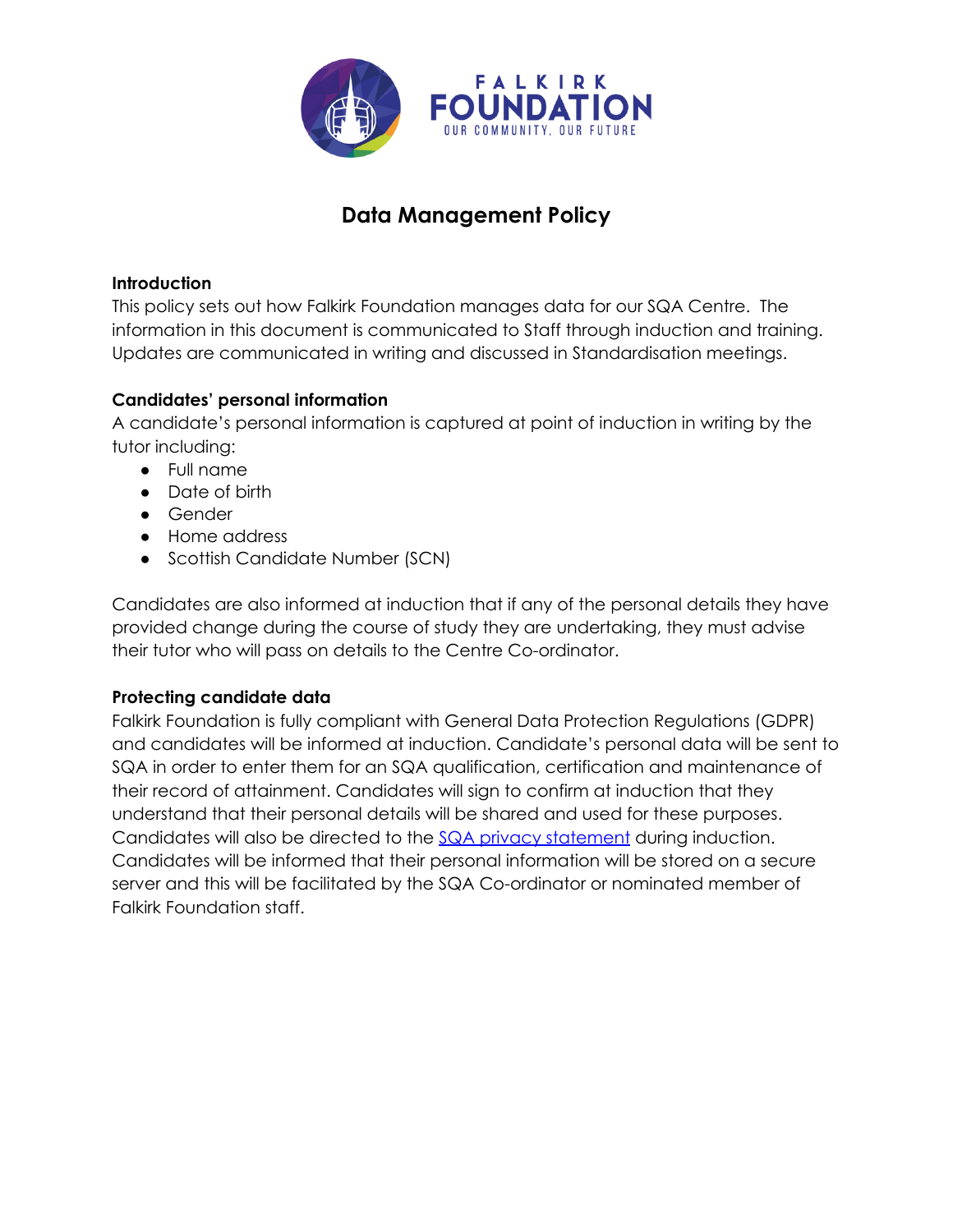

### **Managing, registrations, entries and results on SQA Connect**

The Centre Co-ordinator or their nominated representative of Falkirk Foundation staff has responsibility of liaising with the tutor and checking Scottish Candidate Numbers (SCN) for each candidate. This will be completed as close to induction as possible and if a candidate does not have an SCN one will be created for them.

The unit and group award entries for each course and course dates are agreed through tender documentation or grant application prior to the course of study commencing with agreement of the SQA Co-ordinator. The SQA Co-ordinator or their nominated Falkirk Foundation staff member will have responsibility for entering the candidates for these Units/Awards and entering relevant dates.

Candidate results are recorded on SQA Connect by the Centre Co-ordinator or nominated Falkirk Foundation staff member. These are held electronically and the relevant staff member has access to action these once the Internal Verifier has authorized this either verbally or in writing.

#### **Data cleansing**

Data cleansing is the responsibility of the Centre Co-ordinator or nominated Falkirk Foundation staff member. They will have responsibility for cleansing information and communicating any changes to SQA. This will include withdrawing candidates or extending completion dates.

#### **Keeping records**

Our procedures for keeping records meet minimum SQA retention requirements and any specific funder requirements.

Retention of candidate evidence is set out in the Evidence [Requirements](https://www.sqa.org.uk/files_ccc/SQA_Evidence_retention_requirements.pdf) Table on the SQA website. Candidate evidence is stored on a secure server. Once the appropriate time period has lapsed candidate evidence is permanently deleted.